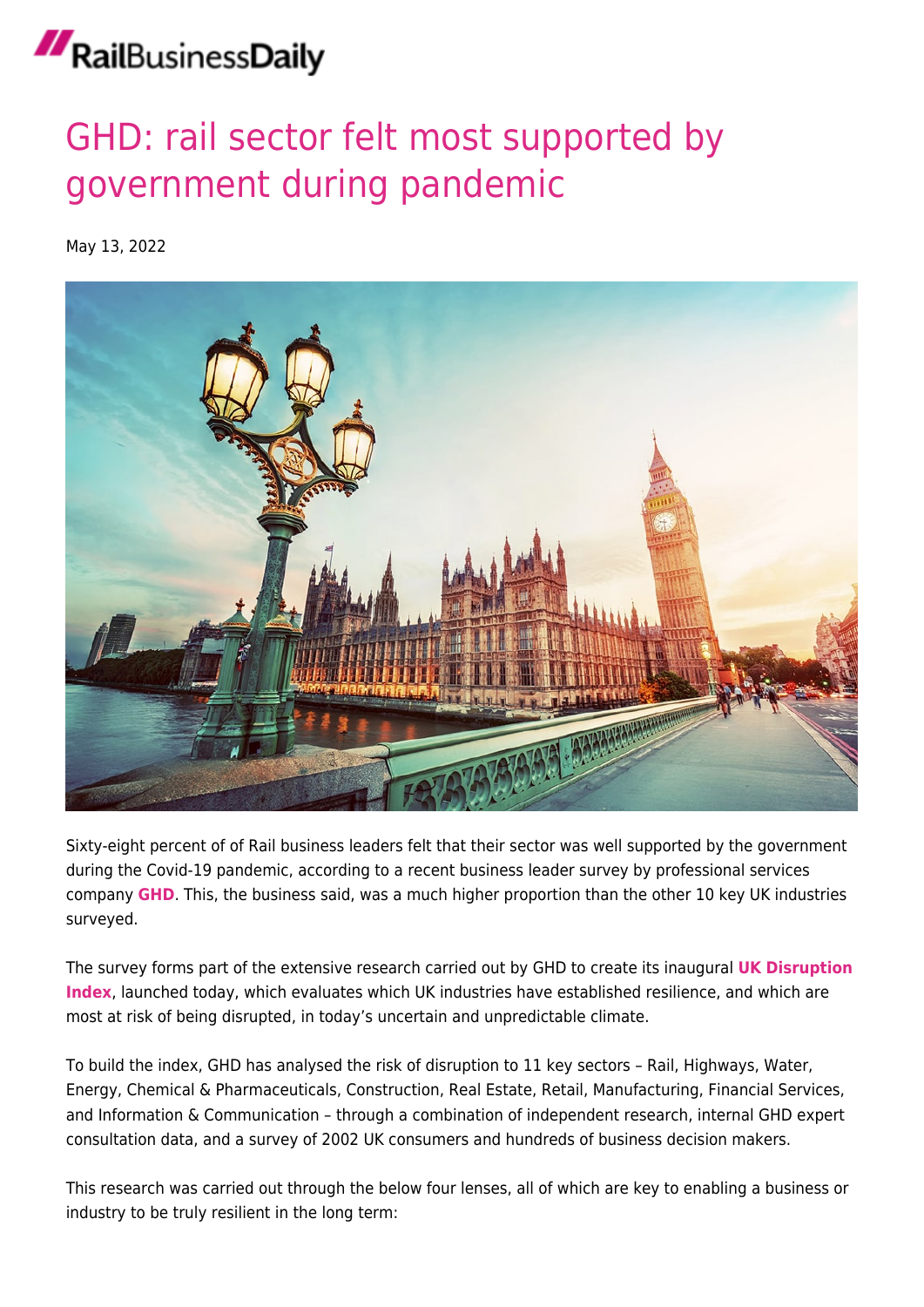## RailBusinessDaily

**Customers:** Understanding and planning for changing behaviours and expectations.

**Business:** Ensuring business models are robust, investable and sustainable.

**Assets:** Using fully optimised assets that minimise waste.

**Innovation**: Investing in technology and piloting new solutions; testing how to meet changing consumer demands.

Rail sector key findings from GHD's UK Disruption Index include:

- Rail ranked number **six** out of 11 (#1 being the most resilient to future disruption)
- Ageing infrastructure is the biggest threat to industry
- Along with Retail, it is the sector most at risk from new consumer demand patterns
- Highest ranking in terms of mean percentage of budget dedicated to digital transformation

Further highlights from GHD's business leaders survey (Rail respondents only) include:

- **57%** believe the Rail sector has proven more resilient over the past two years than might have been expected
- Covid-19, changing consumer demands and economic uncertainty expected to cause the greatest disruption in the next 10 years
- Rail is one of the industries most likely to have committed to net zero targets
- Rail respondents expect their organisation to commit around **27%** of annual revenue to achieve their net zero target (higher than **22%** average)

Jonathan Edwards, Transport Market Leader for EMEA at GHD, said: "2020 was the year that turned the UK Rail industry on its head. Season ticket demand had already stagnated pre-Covid, and unsurprisingly passenger numbers were down almost 80% following the pandemic. With a business model that relies on farebox revenue and consumer behaviour changed forever, the sector needs to realign its entire proposition to start to recover, build resilience, and reconnect with customers.

"A key challenge is that the sector simply doesn't know who its consumers are anymore, and so extensive research is needed to understand who is using the network – and how to encourage others back. An immediate need is to focus on how people are using public transport now and better understanding consumer travel habits and demands. This could mean things like the rail industry working more closely with bus operators to improve connectivity for passengers, particularly in suburban or rural areas, or rolling out 5G to allow commuters to continue to work through their journey.

"As well as the need to rebuild a new business model in line with the transition to Great British Rail, there's also the ongoing need to fund the transition to a carbon neutral network. With sustainability a pressing need for today's consumers, as well as government pressures to reach net zero as soon as 2030, the industry simply can't push the problem down the track any longer. However, what's clear is that to raise funds, the industry needs to diversify. Replicating global models to derive increased revenue from advertising, property development and telecoms operators might seem idealistic, but it's certainly food for